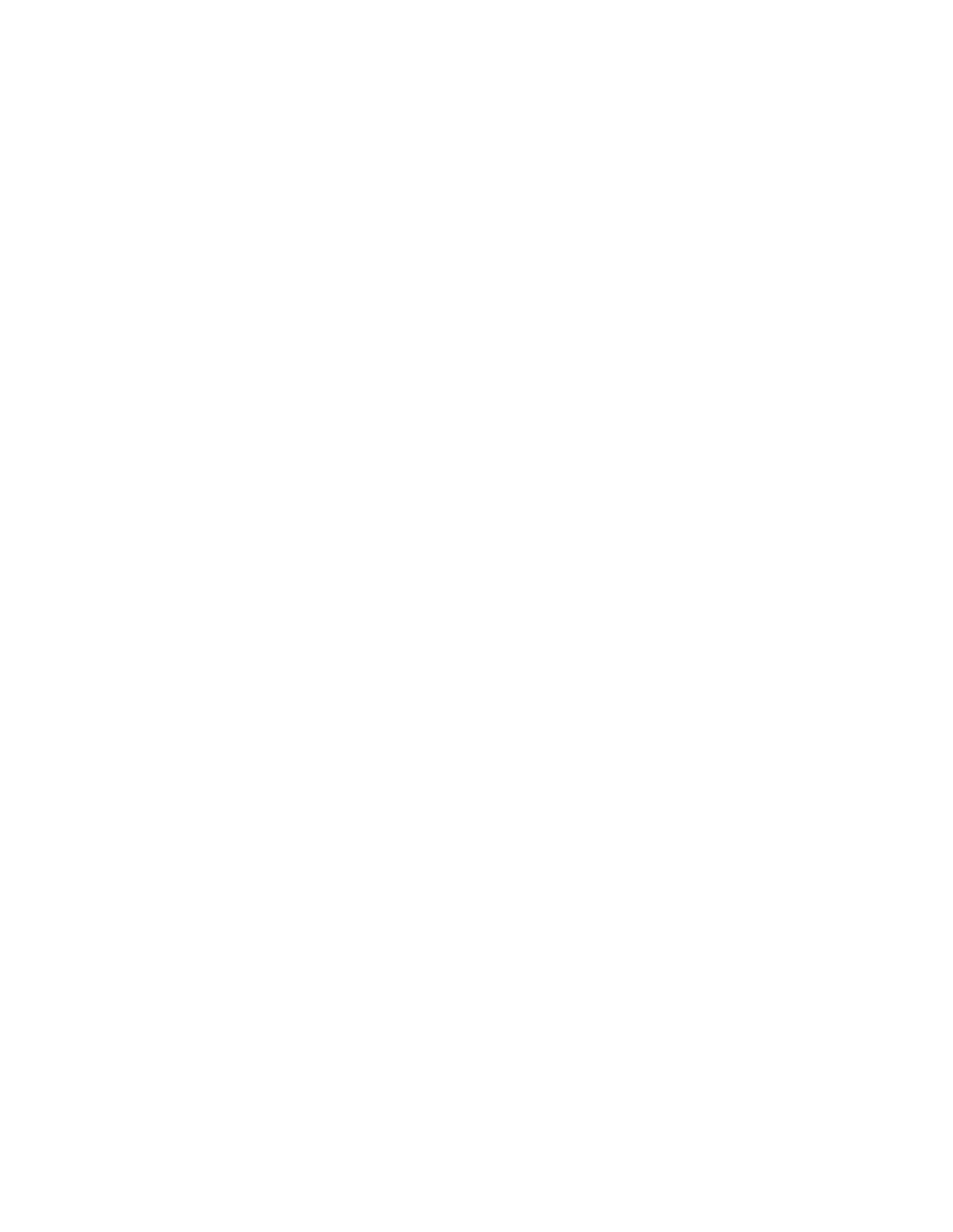

Since publication of the Draft Environmental Impact Statement/Environmental Impact Report, the following substantive changes have been made to this appendix:

• Milkweed and Monarch butterfly were added to Table 1.

## **Table 1 Scientific Nomenclature of All Species Mentioned in Text**

| <b>Common Name</b>            | <b>Scientific Name</b>                      |
|-------------------------------|---------------------------------------------|
| <b>Plants</b>                 |                                             |
| bent-flowered fiddleneck      | Amsinckia lunaris                           |
| bristly sedge                 | Carex comosa                                |
| California seablite           | Suaeda californica                          |
| coast redwood                 | Sequoia sempervirens                        |
| coastal marsh milkvetch       | Astragalus pycnostachyus var. pycnostachyus |
| Congdon's tarplant            | Centromadia parryi ssp. congdonii           |
| Franciscan manzanita          | Arctostaphylos franciscana                  |
| giant reed                    | Arundo donax                                |
| milkweed                      | Asclepias spp.                              |
| pappose tarplant              | Centromadia parryi ssp. parryi              |
| perennial pepperweed          | Lepidium latifolium                         |
| Point Reyes bird's-beak       | Chloropyron maritimum ssp. palustre         |
| saline clover                 | Trifolium hydrophilum                       |
| tamarisk                      | Tamarix sp.                                 |
| Invertebrates                 |                                             |
| Monarch butterfly             | Danaus plexippus plexippus                  |
| Bay checkerspot butterfly     | Euphydryas editha bayensis                  |
| callippe silverspot butterfly | Speyeria callippe callippe                  |
| Mission blue butterfly        | Plebejus icarioides missionensis            |
| Fish                          |                                             |
| black and white crappie       | Pomoxis spp.                                |
| carp                          | Cyprinus carpio                             |
| catfish species               | Ameiurus spp.                               |
| Chinook salmon                | Oncorhynchus tshawytscha                    |
| coastrange sculpin            | Cottus aleuticus                            |
| green sturgeon-southern DPS   | Acipenser medirostris                       |
| hardhead                      | Mylopharodon conocephalus                   |
| largemouth bass               | Micropterus salmoides                       |
| Pacific lamprey               | Entosphenus tridentatus                     |
| prickly sculpin               | Cossus asper subspecies                     |

California High-Speed Rail Authority **California High-Speed Rail Authority** June 2022

San Francisco to San Jose Project Section Final EIR/EIS **Page 13.7-B-1**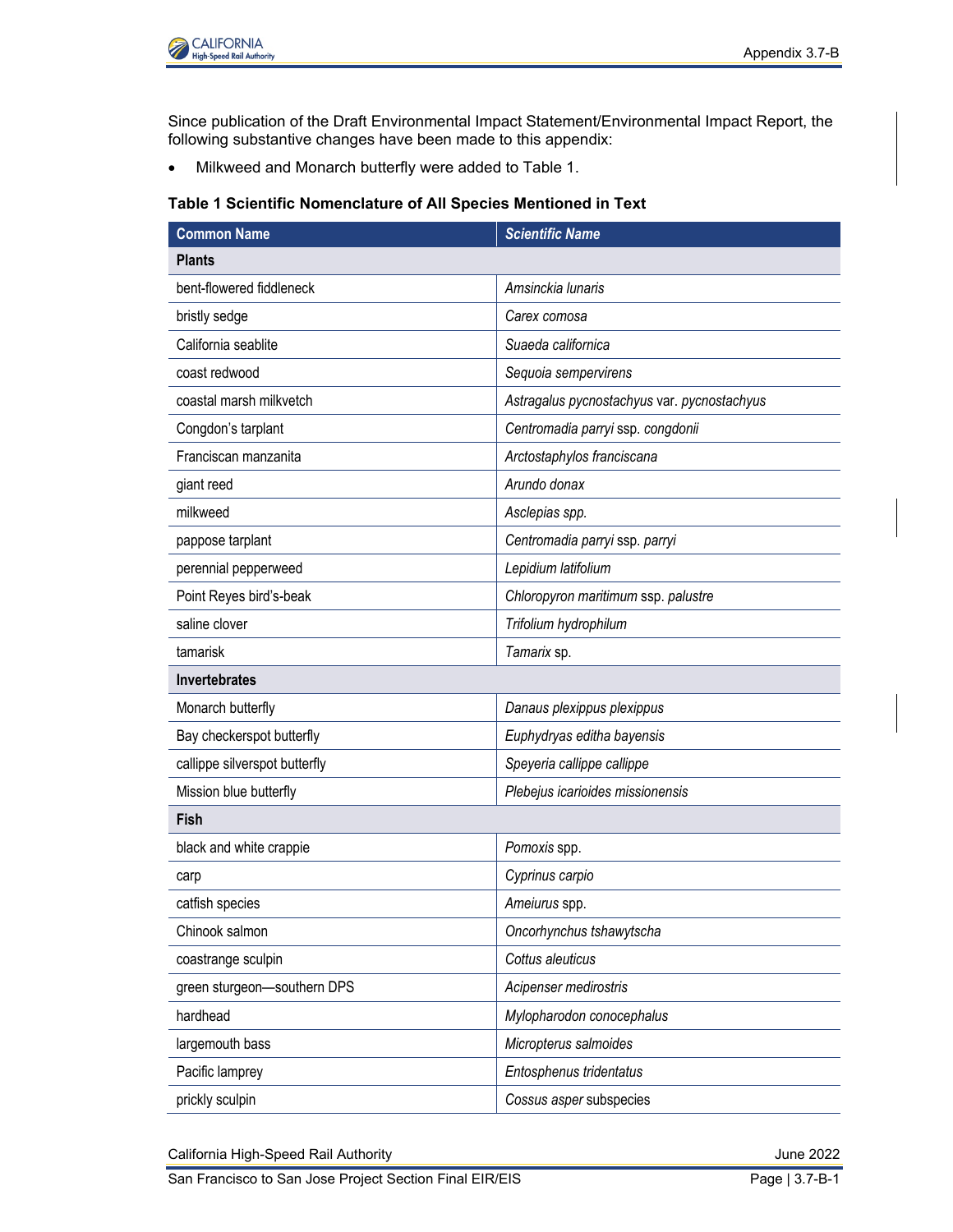

| <b>Common Name</b>                     | <b>Scientific Name</b>                |
|----------------------------------------|---------------------------------------|
| riffle sculpin                         | Cossus gulosus                        |
| Sacramento pikeminnow                  | Ptychocheilus grandis                 |
| Sacramento sucker                      | Catostomus occidentalis occidentalis  |
| smallmouth bass                        | Micropterus dolomieu                  |
| starry flounder                        | Platichthys stellatus                 |
| Steelhead-central California coast DPS | Oncorhynchus mykiss                   |
| sunfish species                        | Lepomis spp.                          |
| threespine stickleback                 | Gasterosteus aculeatus aculeatus      |
| yellowfin goby                         | Acanthogobius flavimanus              |
| <b>Amphibians</b>                      |                                       |
| arboreal salamander                    | Aneides lugubris                      |
| California newt                        | Taricha torosa                        |
| California red-legged frog             | Rana draytonii                        |
| California slender salamander          | Batrachoseps attenuatus               |
| ensatina                               | Ensatina eschscholtzii                |
| Sierran treefrog                       | Pseudacris sierra                     |
| western toad                           | <b>Bufo boreas</b>                    |
| <b>Reptiles</b>                        |                                       |
| California kingsnake                   | Lampropeltis californiae              |
| common sharp-tailed snake              | Contia tenuis                         |
| gopher snake                           | Pituophis catenifer                   |
| ring-necked snake                      | Diadophis punctatus                   |
| San Francisco garter snake             | Thamnophis sirtalis tetrataenia       |
| southern alligator lizard              | Elgaria multicarinata                 |
| striped racer                          | Coluber lateralis                     |
| western fence lizard                   | Sceloporus occidentalis               |
| western pond turtle                    | Emys (= Clemmys /Actinemys) marmorata |
| <b>Birds</b>                           |                                       |
| Alameda song sparrow                   | Melospiza melodia pusillula           |
| American crow                          | Corvus brachyrhynchos                 |
| Anna's hummingbird                     | Calypte anna                          |
| barn swallow                           | Hirundo rustica                       |
| black phoebe                           | Sayornis nigricans                    |
| bufflehead                             | Bucephala albeola                     |
| burrowing owl                          | Athene cunicularia                    |

June 2022 California High-Speed Rail Authority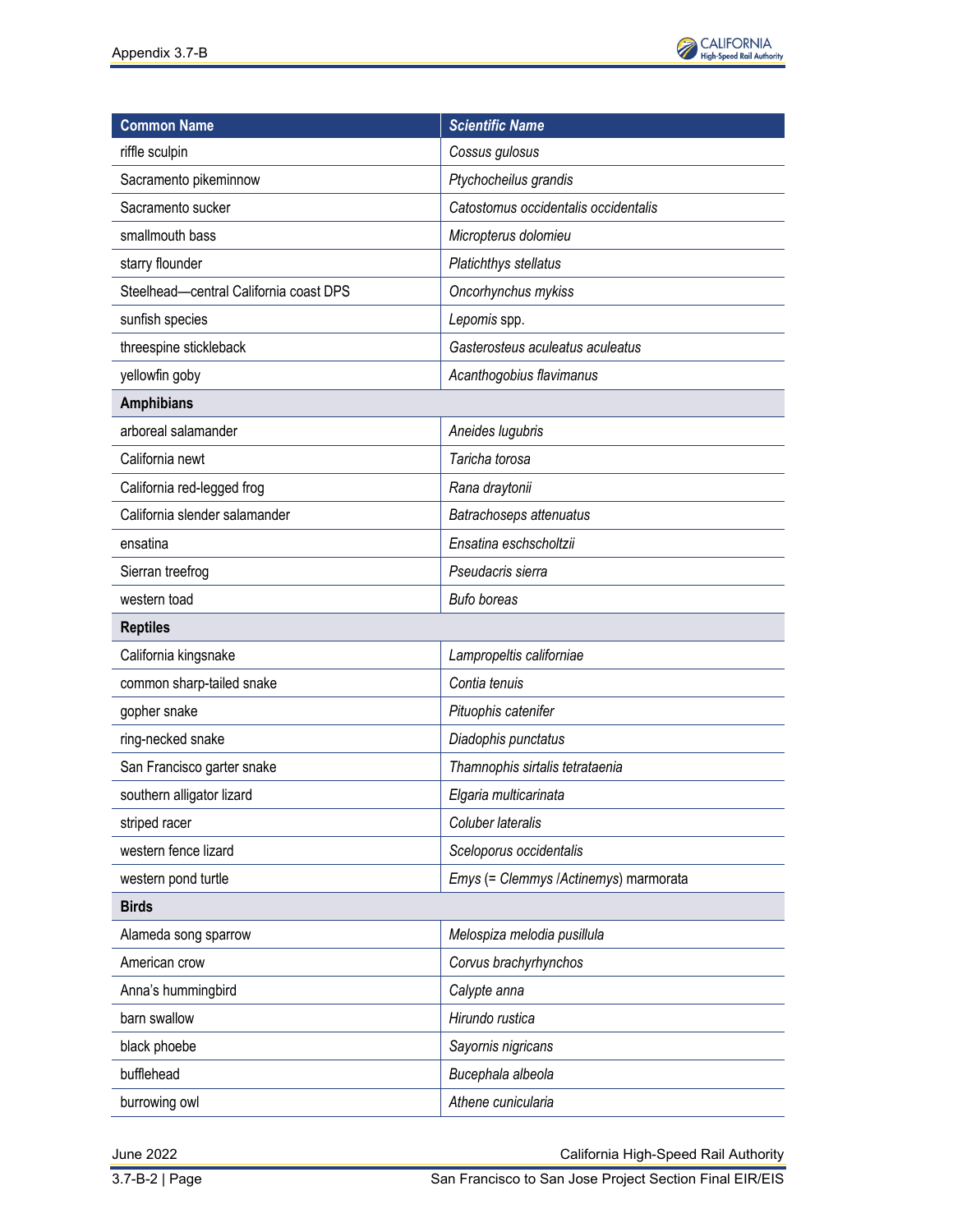

| <b>Common Name</b>            | <b>Scientific Name</b>     |
|-------------------------------|----------------------------|
| bushtit                       | Psaltriparus minimus       |
| California scrub-jay          | Aphelocoma californica     |
| California towhee             | Melozone crissalis         |
| cliff swallow                 | Petrochelidon pyrrhonota   |
| Cooper's hawk                 | Accipiter cooperi          |
| downy woodpecker              | Picoides pubescens         |
| dunlin                        | Calidris alpina            |
| great horned owl              | Bubo virigianaus           |
| greater scaup                 | Aythya marila              |
| house finch                   | Haemorhous mexicanus       |
| killdeer                      | Charadrius vociferus       |
| least Bell's vireo            | Vireo bellii pusillus      |
| least sandpiper               | Calidris minutilla         |
| marsh wren                    | Cistothorus palustris      |
| northern mockingbird          | Mimus polyglottos          |
| Nuttall's woodpecker          | Picoirdes nuttallii        |
| oak titmouse                  | Baeolophus inornatus       |
| red-shouldered hawk           | <b>Buteo lineatus</b>      |
| red-tailed hawk               | Buteo jamaicensis          |
| red-winged blackbird          | Agelaius phoeniceus        |
| ruddy duck                    | Oxyura jamaicensis         |
| saltmarsh common yellowthroat | Geothlypis trichas sinuosa |
| song sparrow                  | Melospiza melodia          |
| spotted towhee                | Pipilo maculatus           |
| tricolored blackbird          | Agelaius tricolor          |
| western meadowlark            | Sturnella neglecta         |
| western sandpiper             | Calidris mauri             |
| white-breasted nuthatch       | Sitta carolinensis         |
| white-tailed kite             | Elanus leucurus            |
| white-throated swift          | Aeronautes saxatalis       |
| yellow warbler                | Setophaga petechia         |
| <b>Mammals</b>                |                            |
| big brown bat                 | Eptesicus fuscus           |
| Botta's pocket gopher         | Thomomys bottae            |
| California deer mouse         | Peromyscus californicus    |

California High-Speed Rail Authority June 2022